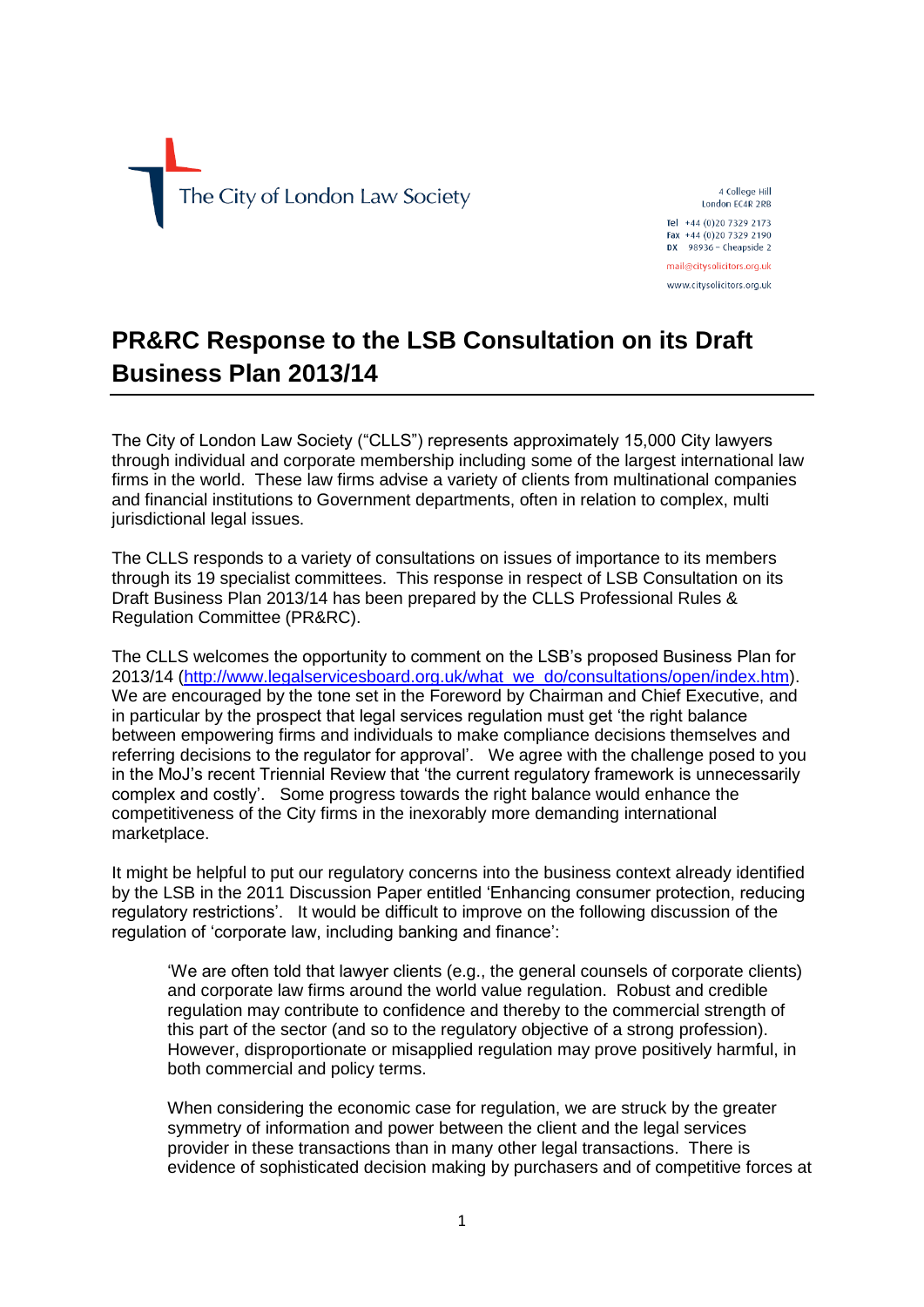work. There is therefore a question about the relative balance of regulatory focus. Is the current balance of regulation right or are there areas where deregulation may be appropriate?'

So the 'balance' question has two strands: first, the balance between the firms and the regulator making the regulatory decisions; and second, the balance between whether there are, or are not, regulatory decisions to be made. However, there is another angle to this; while the 'symmetry of power' between City firms and their clients means the latter do not require regulatory protection necessary elsewhere in the market, the regulator still has a role to play in promoting the highest levels of ethical conduct within City firms to ensure that shortcomings in one firm do not undermine the international reputation of City legal services and, by association, damage the interests of all City firms.

Sadly, from the standpoint of the City firms, the LSB Business Plan for 2013/14 seems unlikely to answer, or at least to influence, either strand of the balance question for the foreseeable future. The Business Plan includes a hugely ambitious research programme, for which you evidently lack both the financial and human resources to deliver in the short term. There must be a real risk that your business performance will be characterised by the number and breadth of the research programmes you can start, rather than by pointing to the successful conclusion and consequent implementation of just a very few programmes. With that in mind, it is at least arguable that your parallel thematic approach to regulatory research means that you are likely to proceed at the pace of the slowest and/or most intractable theme.

There is a combination of issues in your research programmes that the CLLS would support, and perhaps could contribute to. Your programme to study the Cost and Complexity of Regulation would be usefully informed by your work on the risks of General Legal Advice, together with your Mapping of the Unregulated Market. Some of the linkages here are obvious, but some really would require a holistic treatment of the delivery of City law.

For example, it seems paradoxical that the only reason that City firms are regulated in giving un-Reserved General Legal Advice in an otherwise Unregulated Marketplace is by virtue of the City solicitors being Authorised Persons, whose largely un-Reserved activities require expensive statutory regulation regardless of the often non-existent risk to the public, or the public interest. We suggest that this paradox will never be solved by the tortuous aggregation of its thematic components.

Turning briefly to the topic of the LSB's regulatory objectives, it does seem inconsistent that you promote (from para 11 et seq) the Equality objectives for early discussion ahead of the other regulatory objectives, and then you go to some length (from para 17) to avoid any suggestion that the Equality objectives are *primus inter pares*. Perhaps paras 17 and 18 might precede the text at paras 11 to 13, thereby finessing the point.

Picking up another statement in the draft business plan (in the Forward), viz: 'it's competition, rather than barriers to entry, that acts as the best guarantor of high standards and accessible services', will that hold correct given that hitherto, high standards have been contributed to, if not guaranteed, by the ethical training and background of the professionals who have managed law firms, in the new and competitive world of ABS's?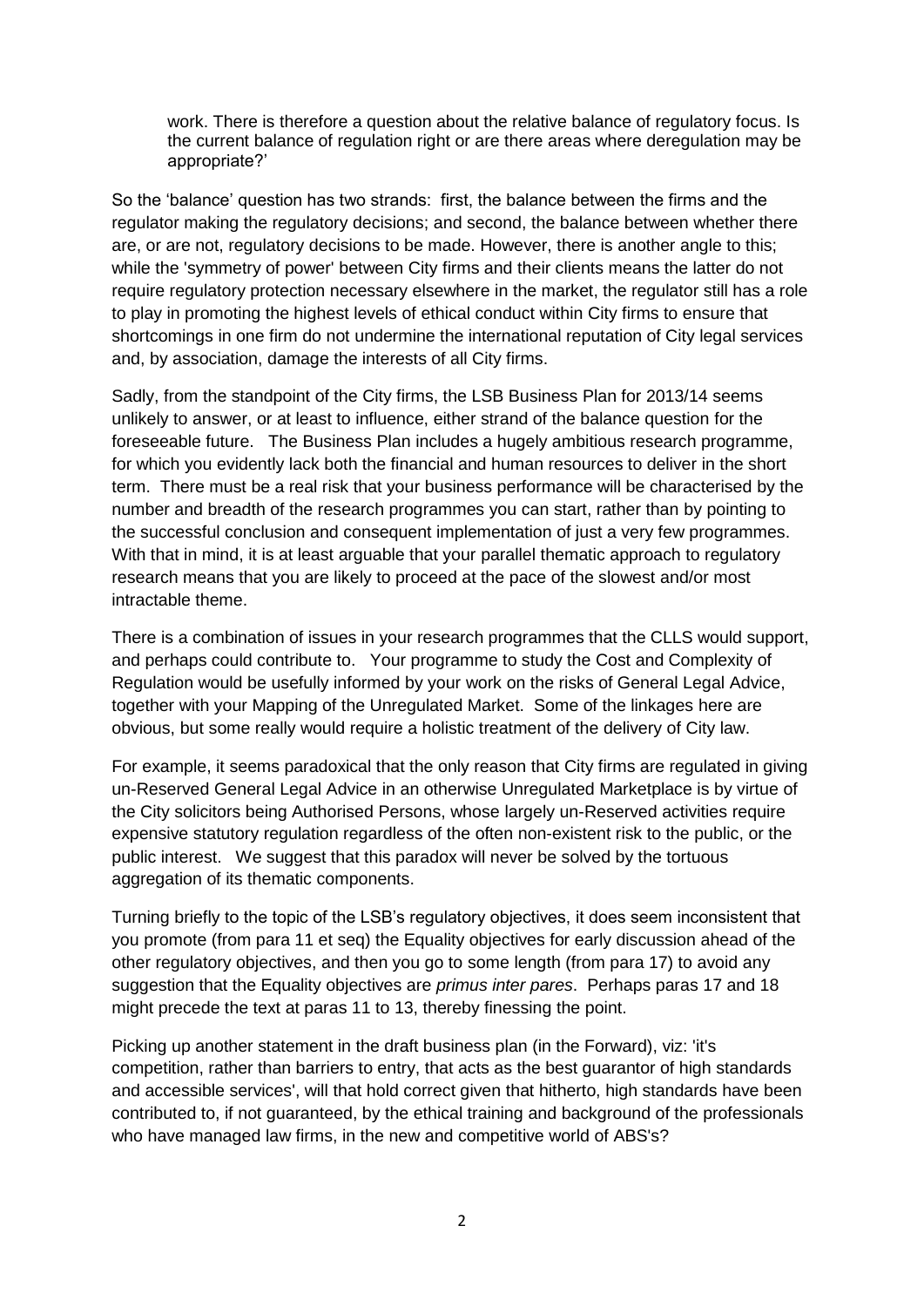Finally, it is now clear that a revised timescale will be needed for your LETR follow-on workstream.

4 March 2013

© CITY OF LONDON LAW SOCIETY 2013 All rights reserved. This paper has been prepared as part of a consultation process. Its contents should not be taken as legal advice in relation to a particular situation or transaction.